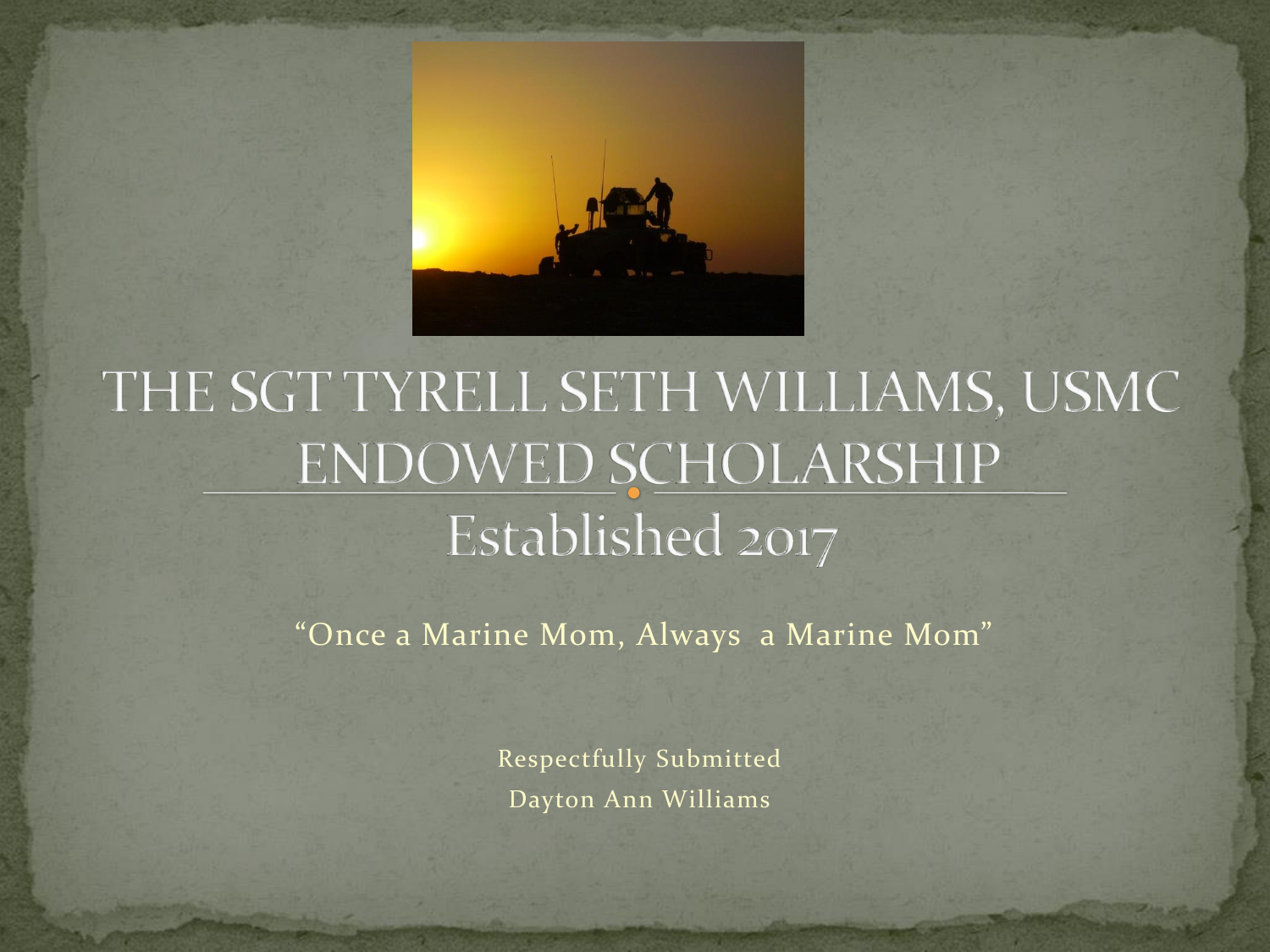### In Loving Memory of my First Born Son



SGT Tyrell Seth (T. S.) Williams United States Marine Corps 2003-2007 25 December 1976 – 11 February 2008

Semper Fidelis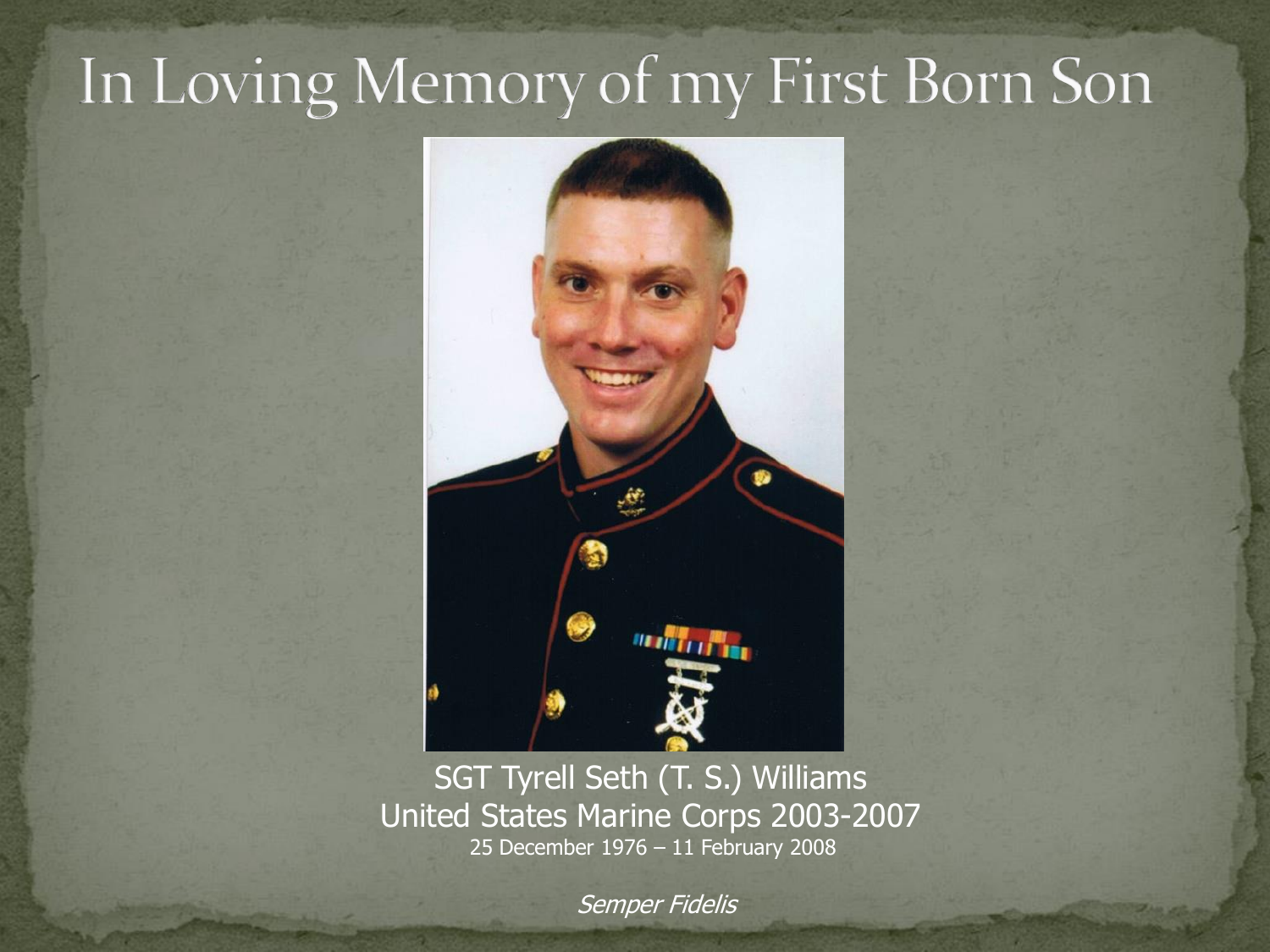### A Marine Mom

On 11 February 2008, less than 90 days returning from his 3<sup>rd</sup> tour in Iraq, my son was killed in a hit-and-run in Austin, TX. He died in the street alone. It wasn't until he was struck a second time, and nearly an hour later, that law enforcement and emergency services were notified. The perpetrator was never identified.

These past 9 years have been a journey of healing whereby the death of my son began a series of losses that were a catalyst in redefining myself. To use my experiences, skills and expertise for the purpose of helping others.

Nevertheless, my healing requires a closure which can only occur once I establish a way to honor my son the man, and my son the Marine. Creating a need-based endowed scholarship for Veterans attending *The University of Texas at Austin* is my closure; an expression which transforms this tragedy into grace.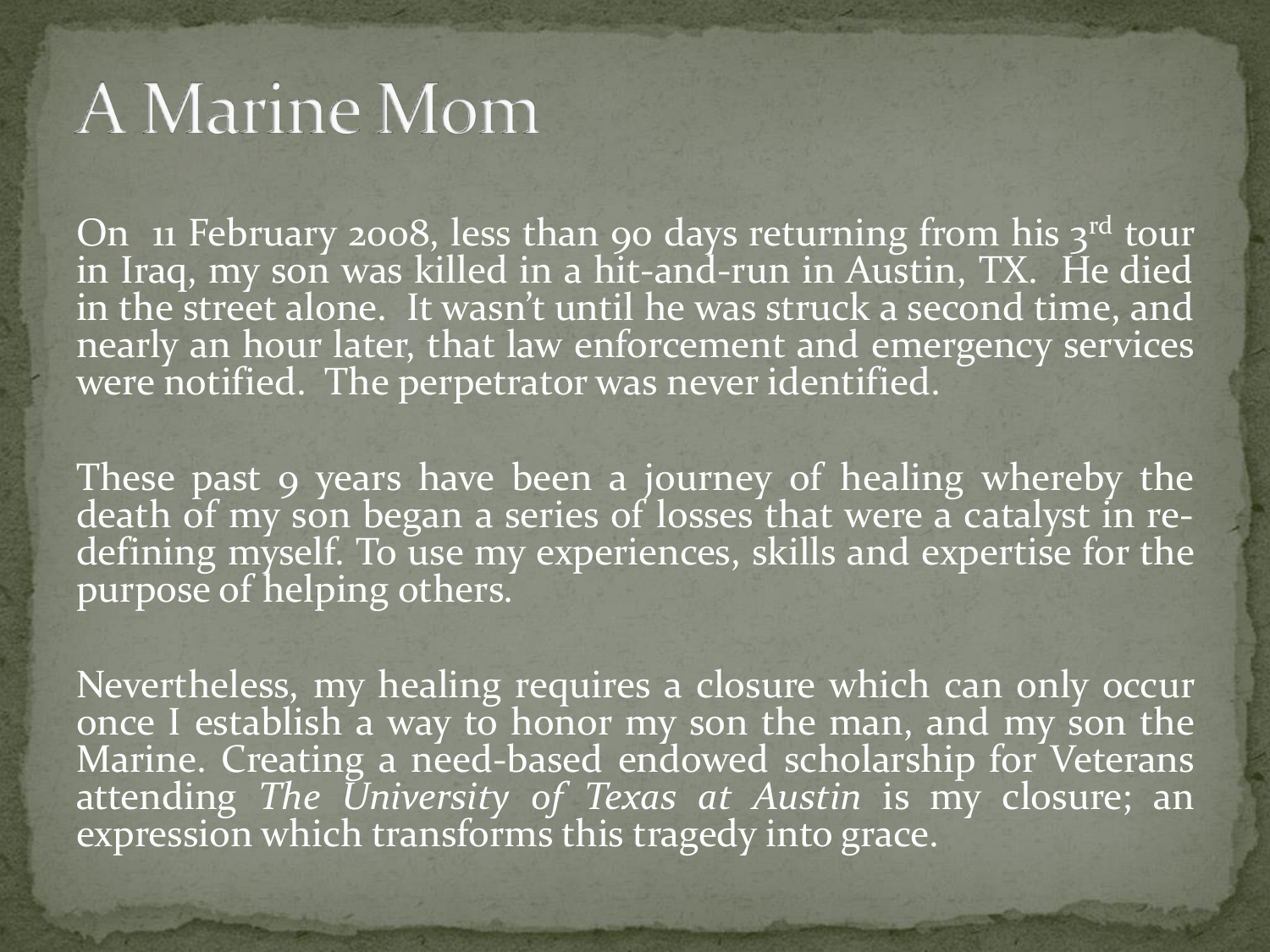## A Message of Gratitude

On February 22, 2008, less than 2 weeks after Tyrell's death, I sent an email to President Bush. Why? Because I was swimming in pain and I needed to do something positive. Tyrell joined the service because he heard a message from the President…and that motivated him. Up until that time, he was a young man who was lost. When he came home, after his 3<sup>rd</sup> and final tour, he was changed. He was a man with a purpose, grounded and solid. *That* is what the Marines did for him. As his mother, I became forever indebted to the Marines for they supported him evolving into an honorable man; they gave him a purpose. I was only able to witness the beautiful man my son had become for less than 90 days; I was only becoming acquainted with the man who had become a Marine.

Imagine the hundreds of thousands of emails that are sent to the President of the United States, however, my email was not considered spam nor was it lost in the shuffle. On a Saturday morning, a mere 3 weeks later, I received an overnight package from the White House with a signed letter from the President and a medallion from his Office.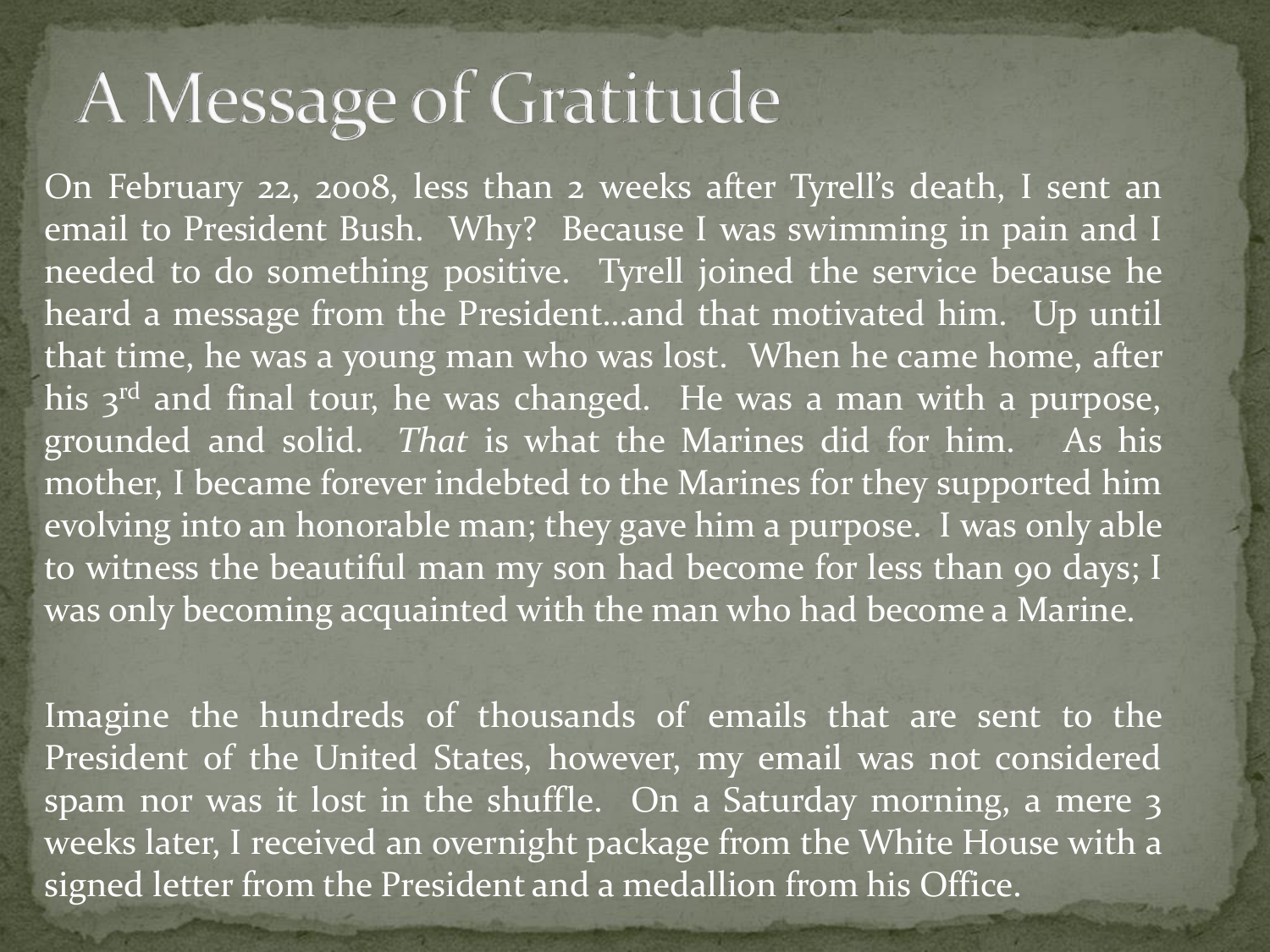### eMail to President Bush

#### **From:** Dayton

**Sent:** Friday, February 22, 2008 1:32 PM **To:** 'comments@whitehouse.gov' **Cc:** 'vice\_president@whitehouse.gov' **Subject:** With Deepest Thanks Mr. President....

#### Dear President Bush,

On behalf of my son, Tyrell Seth Williams, I am writing this letter to you. As a result of Tyrell hearing one of your speeches regarding terrorism, he signed up to serve in the United States Marine Corps in 2003. During his 4.5 years of service, he completed 3 tours in Iraq. He was not obligated to serve the third tour, however, he wanted to support his brothers and do his part to ensure they stayed safe.

Tyrell was honorably discharged, at the rank of Sergeant, in November 2007, returned to Bryan, TX. On 20 December,  $\frac{1}{2}$  days before his 31<sup>st</sup> birthday, he moved to Austin, TX to begin his new life. During the next 6 weeks, Tyrell was the happiest that I have ever seen him. He was passionate about living in Austin and explored the city in depth. He was in the process of enrolling in college, and applying for jobs. He was purchasing household items and establishing a comfortable life. In sports terms, 'he was at the top of his game'.

Everything ended when, on 11 February 2008, he was struck by a hit-and-run driver and fatally injured. At this time, we still have no information or leads as to who was responsible for this tragedy. While we deeply mourn the loss of a man that was a son, grand-son, brother, friend and Marine, we take comfort in the fact that Tyrell served his country with honor, returned safely to us, and that we were all able to spend several joyful weeks together. We had the opportunity to witness the amazing changes that had occurred, as a direct result, of his service in the United States Marine Corps. Tyrell entered the Corps searching for meaning and direction to his life. He exited the Corps a strong man who knew that he had a purpose, and he was honored to have served his country and support his brothers.

As the Commander- in-Chief, I want you know what a powerful effect that you had on Tyrell. He was deeply moved by your speech, and this radically changed his life forever, and for the better. And, for this, I am deeply grateful. I am including below the memorial folder so that you may know how we honored our son. I considered sending the newspaper clippings of the tragic accident, however, this is not where I choose to direct my focus. While it is my desire that the person who took my son's life be identified and brought to justice, I also know that everything in this life happens for a reason.

I wish you the best, Mr. President. It was your influence…your words…that touched my son's heart and soul, and ultimately allowed him to serve in what he believed to be the greatest branch of our services, the United States Marine Corps. I am both honored and grateful.

Semper Fidelis,

#### Dayton Williams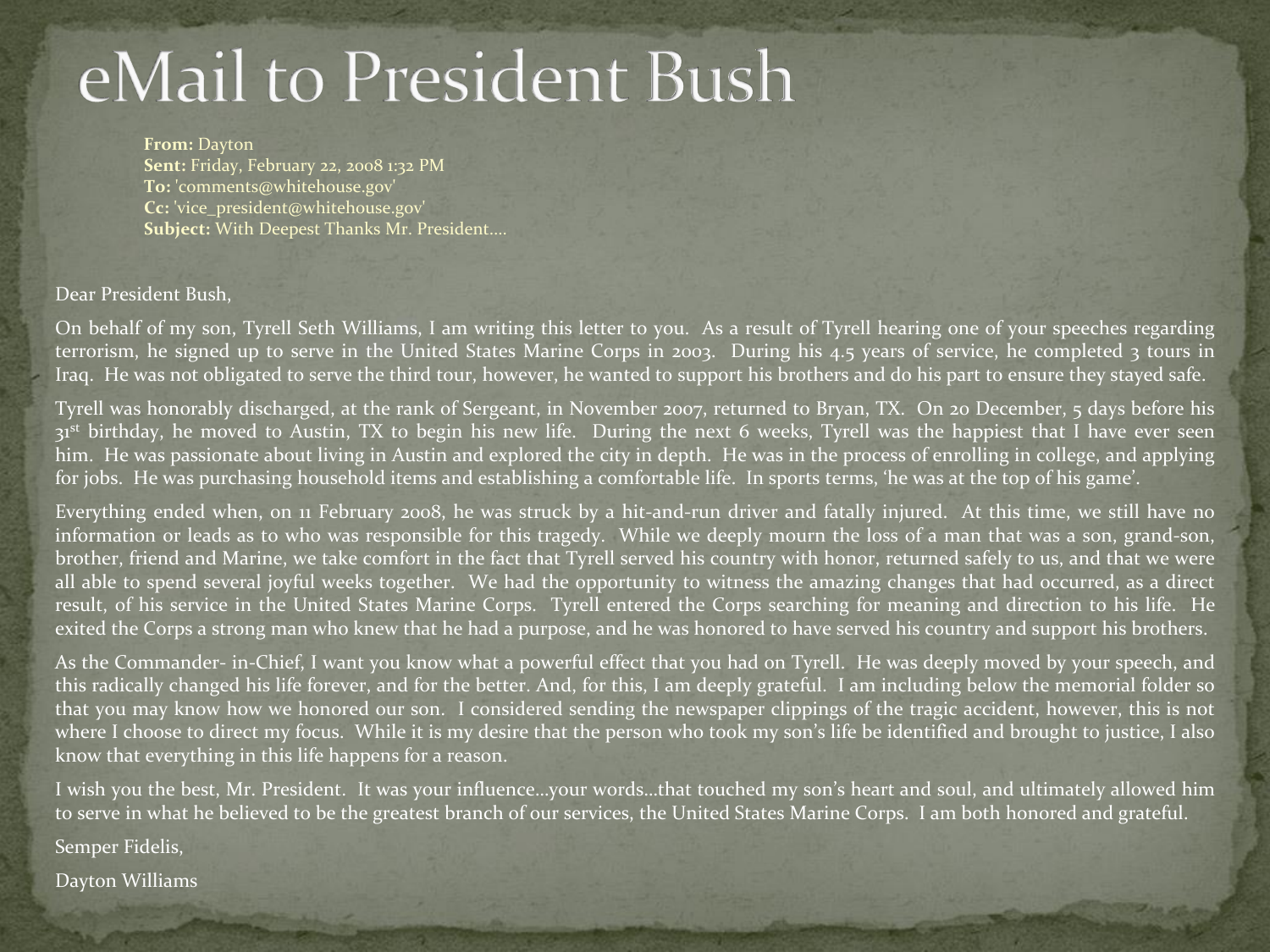### Letter From President Bush



THE WHITE HOUSE **WASHINGTON** 

March 17, 2008

Ms. Dayton Williams 715 Eagle Pass Street Bryan, Texas 77802

Dear Dayton:

Your heartfelt note just reached me in the Oval Office. I am deeply saddened by the loss of your son. Brave individuals like Tyrell are what make our military the greatest force for freedom in the history of the world, and I am inspired by his devotion to duty. We will always remember his service and sacrifice, and he will forever have the respect and admiration of a grateful Nation.

Laura and I will keep you and your family in our prayers. May God bless you, and may God bless America.

Sincerely,

mile George W. Bush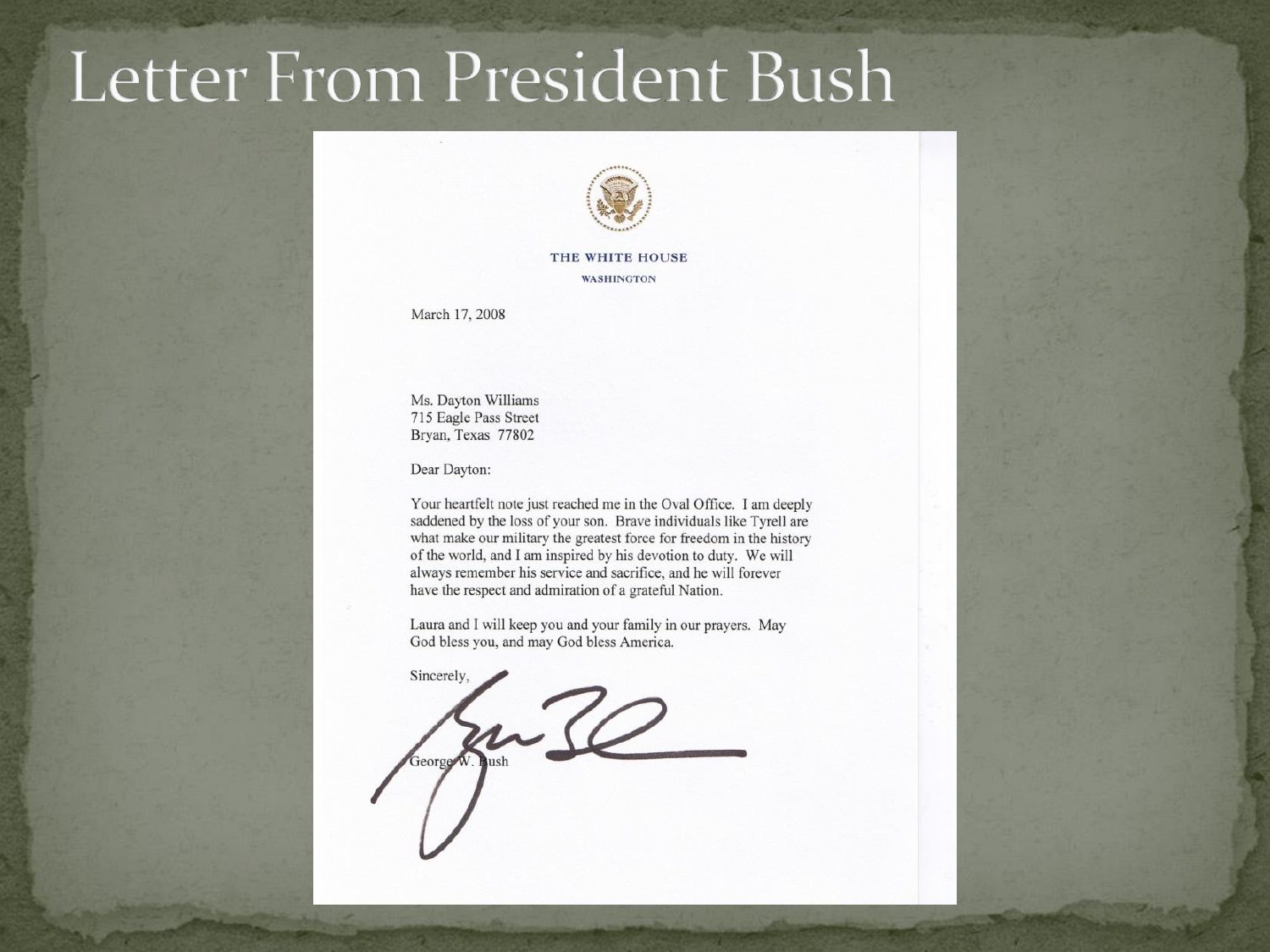# An eMail from Tyrell's CO

From: Laube, Gottfried H. Maj Sent: Friday, February 15, 2008 2:16 AM To: Dayton Subject: RE: Services for Tyrell (Ty) Williams

#### Mrs Williams,

He emailed me just last week asking if I would be a reference for him in his job applications. Ma'am, only if you are able, if you could tell me more about the circumstances which surround the incident. I will completely understand if you cannot.

Sgt Williams and I were very close. I was his commanding officer but more importantly, when I went out into danger, he was always right by my side. He NEVER failed to make sure I could always talk to my people and my people to each other; he was absolutely the best radio communicator I ever had... and I have had many. Even more so, I know that beyond professional bounds, he and I were friends. We were the same age, not common for the commanding officer and the junior enlisted. And when we had down time, he and I used to smoke cigars/cigarettes together, exchange music and look at the beautiful Iraqi sunsets and just talk to each other. We never overstepped the officer/enlisted relationship, but we knew we could always count on each other. Having him around made the hardships of a combat tour in Iraq easier to bear. It is Marines like him that keep me in The Corps.

I sincerely hope that none of this came across as insensitive. I am in disbelief and trying to deal with this. We suffered a great deal of loss as Weapons Company. This one is the hardest for me. I want to be there but I am stationed in Stuttgart Germany and not sure if I will be allowed to take leave. I will try. I will miss Tyrell. He was a great man and I know he is in a better place. My heart goes out to you and your family; you are in my thoughts and prayers. God bless you.

Semper Fidelis,

Moni Laube

Major, US Marines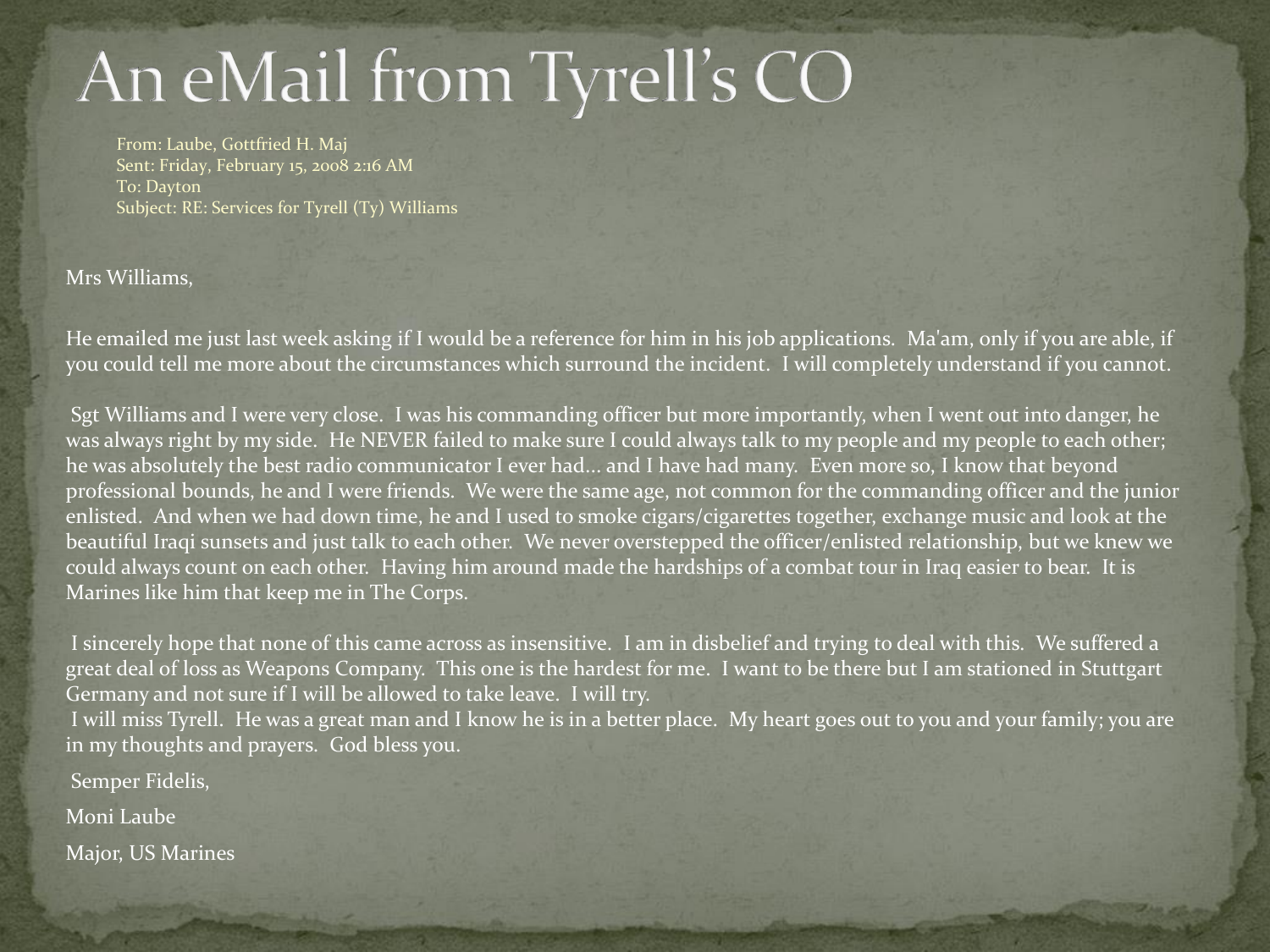## Another eMail

From: Laube, Gottfried H. Maj [ Sent: Friday, February 15, 2008 7:51 AM To: Dayton Subject: RE: Services for Tyrell (Ty) Williams

#### Ma'am,

First, thank you for telling me what you know. I can only imagine how hard that must be for you. I hope you don't mind but I contacted 1stSgt Aaron McDonald, my First Sergeant in Weapons Company. I asked him to get a hold of Capt (ret) Patrick McElhone who was Tyrell's platoon commander on the 22nd MEU and his/my executive officer this last deployment. Actually, Ty, Patrick and I worked together in Iskandariyah in the Command Operations Center.

He was only a Lance Corporal then... and back then he was head and shoulders above his fellow radio watches. He showed real promise back then (04-05) so you can imagine my extreme pleasure to know that I was getting him as my RTO when I took command of weapons company. Anyway, Aaron is going to call you because he is stationed in Lubbock at the Reserve Center as the Inspector & Instructor First Sergeant. He would very much like to come to the ceremony. He too was very close to Tyrell. Aaron was my right hand so the three of us went everywhere together. We spent many a hot day out in the deserts of Al Anbar hunting the bad guy, then sitting down to an MRE and a cigar by night.

First Sergeant tried like hell to keep Ty in the Marine Corps because it was definitely a better Corps with him in it. I'm sure when you talk to him he'll tell you much the same. He is going to call Patrick for me as I am at work and don't have his number with me. Patrick will take this news hard, I'm sure. Tyrell and Patrick worked together directly on three combat deployments. They had as close and as effective an officer/enlisted relationship you could get. I am pretty sure that Patrick was one of the reasons Ty chose to do that third deployment. We all had tremendous respect for Ty for volunteering to deploy to a combat zone for a third time. He struck me as the kind of guy that would do something like that for no other reason than for his brothers that had fought with him.

I just read through this email and realized that I didn't know whether to call him Ty or Tyrell. That's because I knew him as Sergeant. I had a great deal of respect for him and to call him anything other than the honorable rank that he worked so hard to earn would be in my opinion, disrespectful. But I can't stress this enough Ma'am... Just because we (Patrick and I) called him "Sergeant" and he called us "Sir" didn't mean that our relationship with each other was any less special. In fact I would characterize it as something beyond friendship. Life after the Corps will often lead to brothers winding up on opposite ends of the earth like in Ty's and my case. But we take comfort in knowing that no matter where you go, if there is a Marine in town that you served with, you got a place to stay. I don't think most people can understand how a friendship can be maintained with so many years of no contact. But, like I said... its more than friendship.

Semper Fidelis,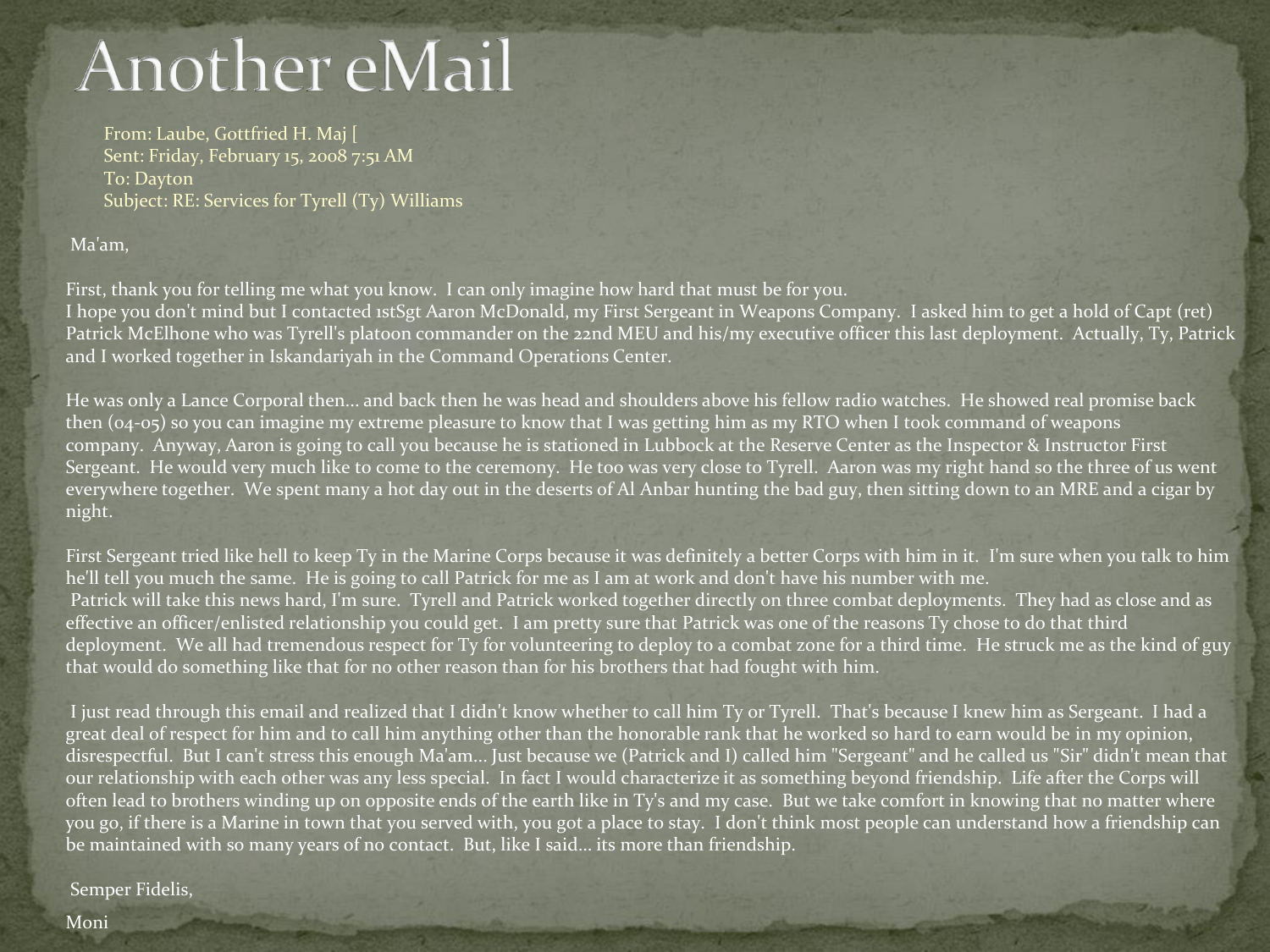### In Appreciation

*My son gave me a keychain which bears the message "Once a Marine Mom, Always a Marine Mom". I carry it with pride and believe it is a representation of my membership in the Marine family.*

*This endowment expresses who Tyrell was. He supported his family, his friends, and his brothers and sisters in service to our country by graciously giving from his beautiful heart. Establishing this endowment is an expression of my love and my desire to honor my son; attending* The University of Texas at Austin *was his dream when he returned home.*

*With honor you have served our country and now you are diligently moving forward with your life. It is my hope this scholarship will fuel your desire to stay the course; to accomplish your dream. Thank you for your service and your sacrifice. It is a privilege to be a part of your journey .*